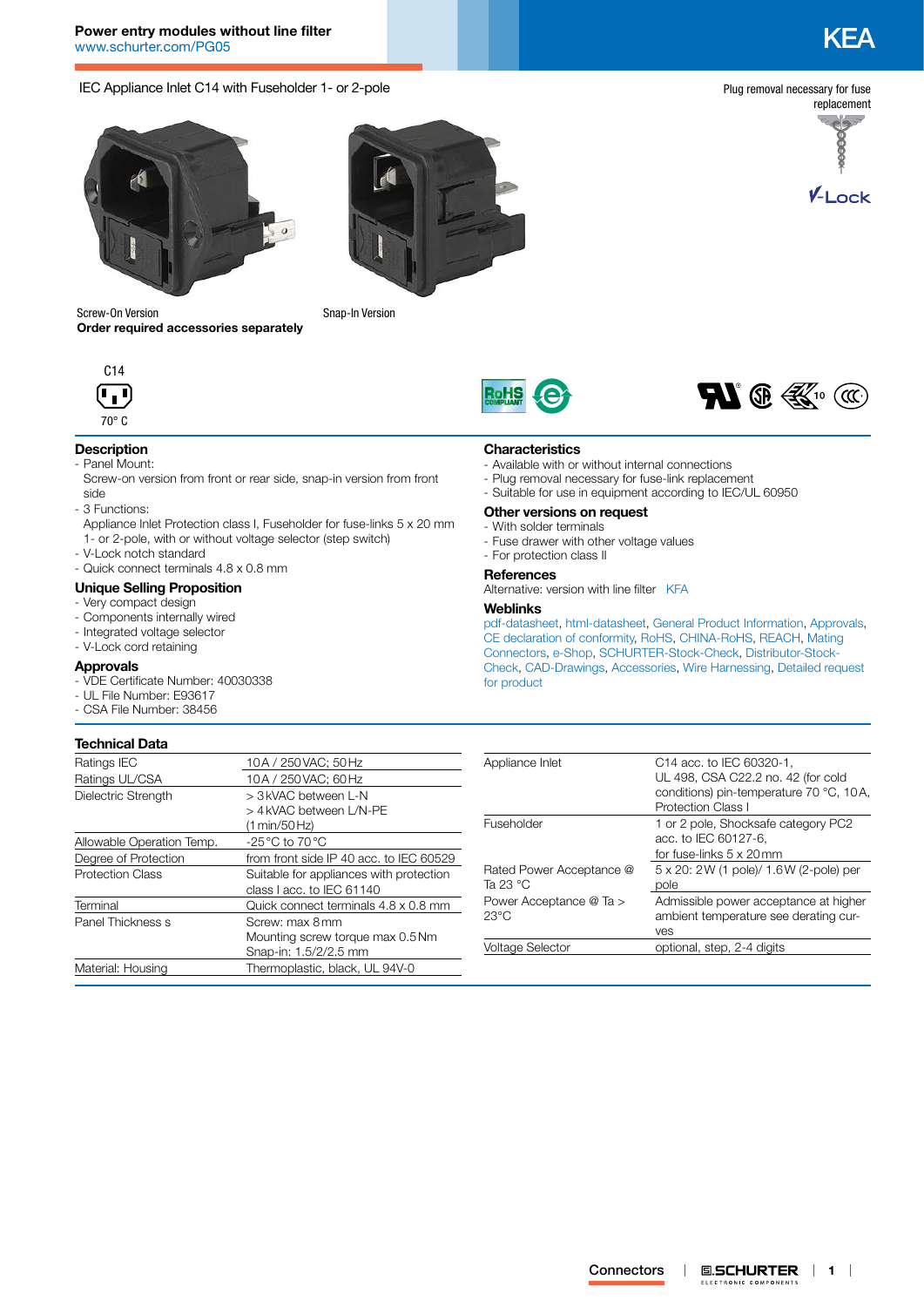## **Dimensions**

Screw-on mounting type KEA







Snap-in mounting type KEA

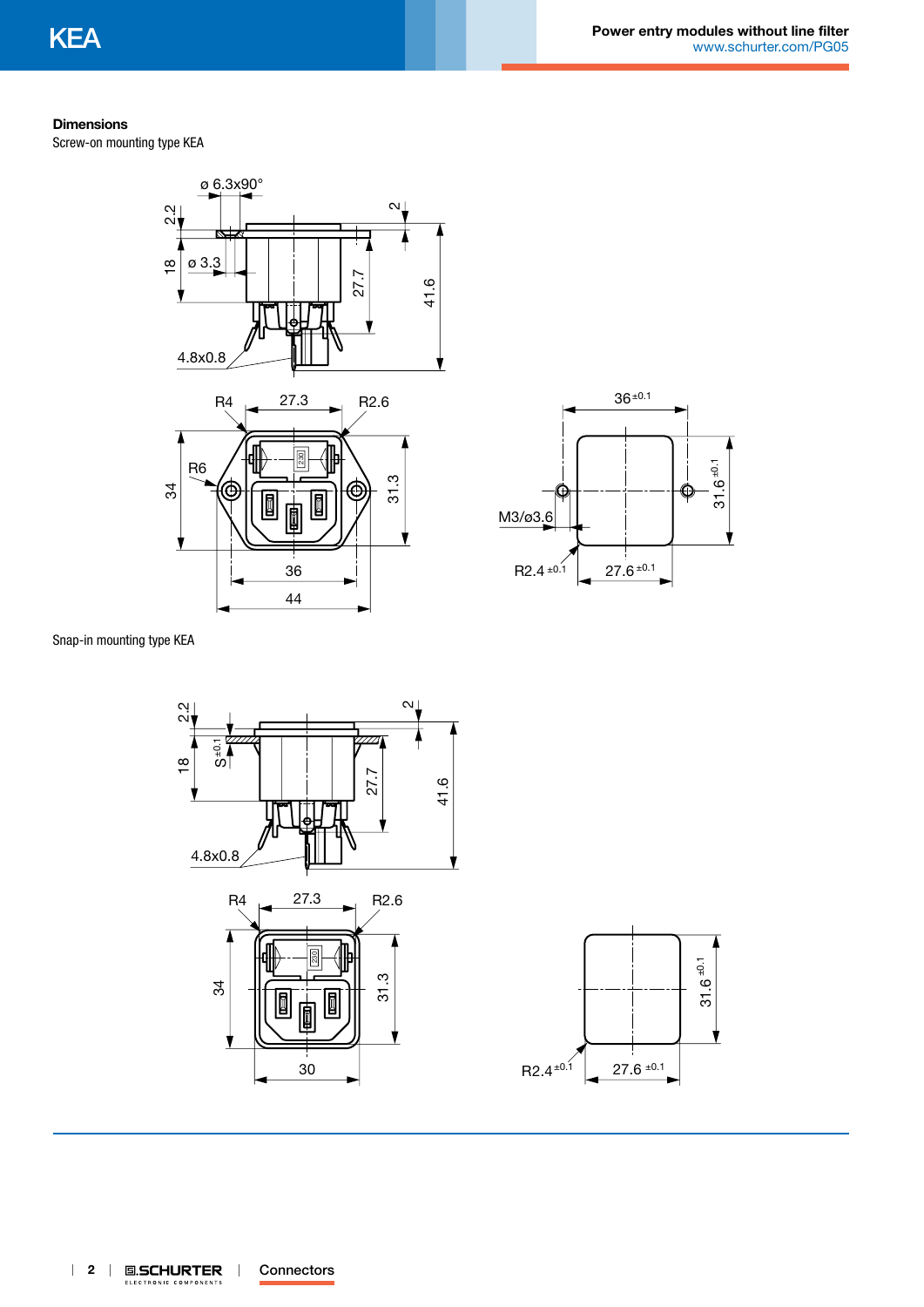# **Diagrams**



**Derating Curves**



## **All Variants**

| <b>Type</b> | Panel mounting | <b>Panel Thickness</b><br>s [mm] | <b>Fuseholder</b> | <b>Voltage Selector</b>  | Internally wired | <b>Order Number</b> |
|-------------|----------------|----------------------------------|-------------------|--------------------------|------------------|---------------------|
| KEA         | Snap-in        | 1.5                              | 1-pole            | $\overline{\phantom{a}}$ |                  | 4301.0522           |
| KEA         | Snap-in        | 1.5                              | 1-pole            | $\overline{\phantom{a}}$ |                  | 4301.2022           |
| <b>KEA</b>  | Snap-in        | $\overline{2}$                   | 1-pole            |                          | $\bullet$        | 4301.0523           |
| KEA         | Snap-in        | $\overline{2}$                   | 1-pole            |                          |                  | 4301.2023           |
| KEA         | Snap-in        | 2.5                              | 1-pole            |                          |                  | 4301.0524           |
| KEA         | Snap-in        | 2.5                              | 1-pole            |                          |                  | 4301.2024           |
| <b>KEA</b>  | Snap-in        | 1.5                              | 1-pole            | 2 pos.                   |                  | 4301.2142           |
| KEA         | Snap-in        | 2                                | 1-pole            | 2 pos.                   |                  | 4301.2143           |
| KEA         | Snap-in        | 1.5                              | 1-pole            | 3 pos.                   |                  | 4301.0022           |
| KEA         | Snap-in        | $\overline{2}$                   | 1-pole            | 3 pos.                   |                  | 4301.0023           |
| <b>KEA</b>  | Snap-in        | 2.5                              | 1-pole            | 3 pos.                   | $\bullet$        | 4301.0024           |
| KEA         | Snap-in        | 1.5                              | 1-pole            | 3/4 digits               |                  | 4301.2062           |
| KEA         | Snap-in        | $\overline{2}$                   | 1-pole            | 3/4 digits               |                  | 4301.2063           |
| KEA         | Snap-in        | 2.5                              | 1-pole            | 3/4 digits               |                  | 4301.2064           |
| KEA         | Snap-in        | 1.5                              | 2-pole            | -                        |                  | 4301.0502           |
| KEA         | Snap-in        | 1.5                              | 2-pole            | $\overline{\phantom{a}}$ |                  | 4301.2002           |
| KEA         | Snap-in        | $\overline{c}$                   | 2-pole            |                          | $\bullet$        | 4301.0503           |
| KEA         | Snap-in        | $\overline{c}$                   | 2-pole            |                          |                  | 4301.2003           |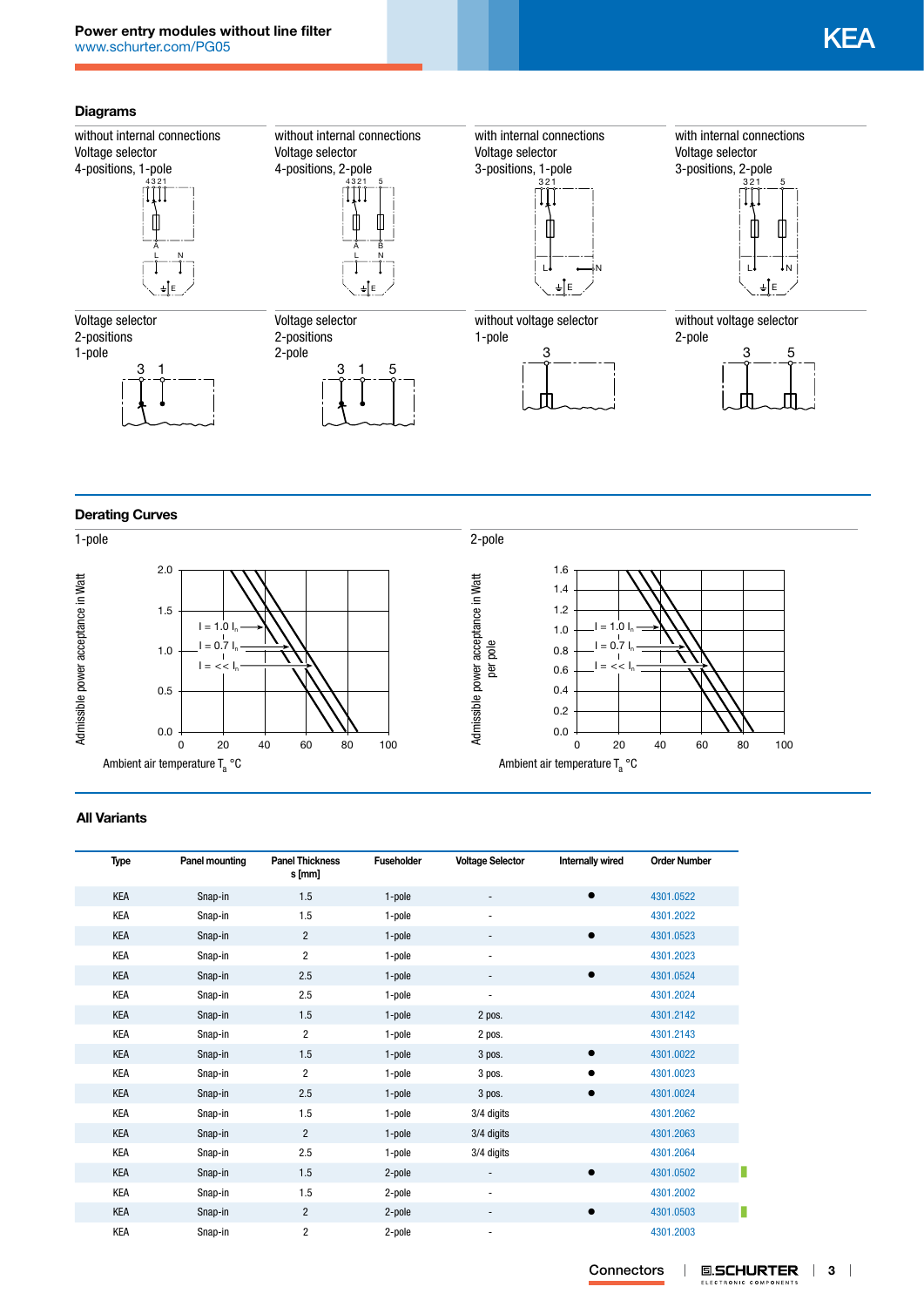| <b>Type</b> | <b>Panel mounting</b> | <b>Panel Thickness</b><br>s [mm] | <b>Fuseholder</b> | <b>Voltage Selector</b> | <b>Internally wired</b> | <b>Order Number</b> |   |
|-------------|-----------------------|----------------------------------|-------------------|-------------------------|-------------------------|---------------------|---|
| KEA         | Snap-in               | 2.5                              | 2-pole            |                         | $\bullet$               | 4301.0504           | п |
| <b>KEA</b>  | Snap-in               | 2.5                              | 2-pole            |                         |                         | 4301.2004           |   |
| <b>KEA</b>  | Snap-in               | 1.5                              | 2-pole            | 2 pos.                  |                         | 4301.2122           |   |
| <b>KEA</b>  | Snap-in               | $\overline{2}$                   | 2-pole            | 2 pos.                  |                         | 4301.2123           |   |
| <b>KEA</b>  | Snap-in               | 2.5                              | 2-pole            | 2 pos.                  |                         | 4301.2124           |   |
| KEA         | Snap-in               | 1.5                              | 2-pole            | 3 pos.                  |                         | 4301.0002           |   |
| KEA         | Snap-in               | $\overline{2}$                   | 2-pole            | 3 pos.                  |                         | 4301.0003           |   |
| <b>KEA</b>  | Snap-in               | 2.5                              | 2-pole            | 3 pos.                  |                         | 4301.0004           |   |
| <b>KEA</b>  | Snap-in               | 1.5                              | 2-pole            | 3/4 digits              |                         | 4301.2042           |   |
| <b>KEA</b>  | Snap-in               | $\overline{2}$                   | 2-pole            | 3/4 digits              |                         | 4301.2043           |   |
| <b>KEA</b>  | Snap-in               | 2.5                              | 2-pole            | 3/4 digits              |                         | 4301.2044           |   |
| KEA         | Screw                 | $\overline{\phantom{a}}$         | 1-pole            |                         |                         | 4301.0521           |   |
| KEA         | Screw                 | $\overline{\phantom{a}}$         | 1-pole            |                         |                         | 4301.2021           |   |
| <b>KEA</b>  | Screw                 | ٠                                | 1-pole            | 2 pos.                  |                         | 4301.2141           |   |
| <b>KEA</b>  | <b>Screw</b>          |                                  | 1-pole            | 3 pos.                  | $\bullet$               | 4301.0021           |   |
| KEA         | Screw                 |                                  | 1-pole            | 3/4 digits              |                         | 4301.2061           | ٠ |
| KEA         | Screw                 | ٠                                | 2-pole            |                         |                         | 4301.0501           | П |
| <b>KEA</b>  | Screw                 |                                  | 2-pole            | $\blacksquare$          |                         | 4301.2001           |   |
| <b>KEA</b>  | Screw                 | $\overline{a}$                   | 2-pole            | 2 pos.                  |                         | 4301.2121           |   |
| KEA         | Screw                 |                                  | 2-pole            | 3 pos.                  | $\bullet$               | 4301.0001           |   |
| <b>KEA</b>  | <b>Screw</b>          |                                  | 2-pole            | 3/4 digits              |                         | 4301.2041           | ۰ |

#### **Most Popular.**

Availability for all products can be searched real-time:<http://www.schurter.com/en/Stock-Check/Stock-Check-SCHURTER>

**Packaging unit** 50 Pcs

## **[Required Accessory](http://www.schurter.ch/wwwsc/con_z01.asp)**

#### **Description**

[Fusedrawer 2](http://www.schurter.ch/pdf/english/typ_Fusedrawer_2.pdf)

Fusedrawer für Fuse Links 5x20 mm, with or without Voltage Selector Insert

|  | Fingergrip, 2-pole, Voltage Selector, 110, 150, 220 | 4301.1014.01 |
|--|-----------------------------------------------------|--------------|
|  | Fingergrip, 2-pole, Voltage Selector, 120, 240      | 4301.1014.02 |
|  | Fingergrip, 2-pole, Voltage Selector, 110, 220      | 4301.1014.03 |
|  | Fingergrip, 2-pole, Voltage Selector, 115, 220      | 4301.1014.04 |
|  |                                                     |              |

### **[Accessories](http://www.schurter.ch/wwwsc/con_z01.asp)**



[Wire Harness](http://www.schurter.ch/pdf/english/typ_Wire_Harness.pdf) Wire harness for SCHURTER products



[Assorted Covers](http://www.schurter.ch/pdf/english/typ_Assorted_Covers.pdf) Rear Cover

[0859.0047](http://www.schurter.ch/part/0859.0047)

...